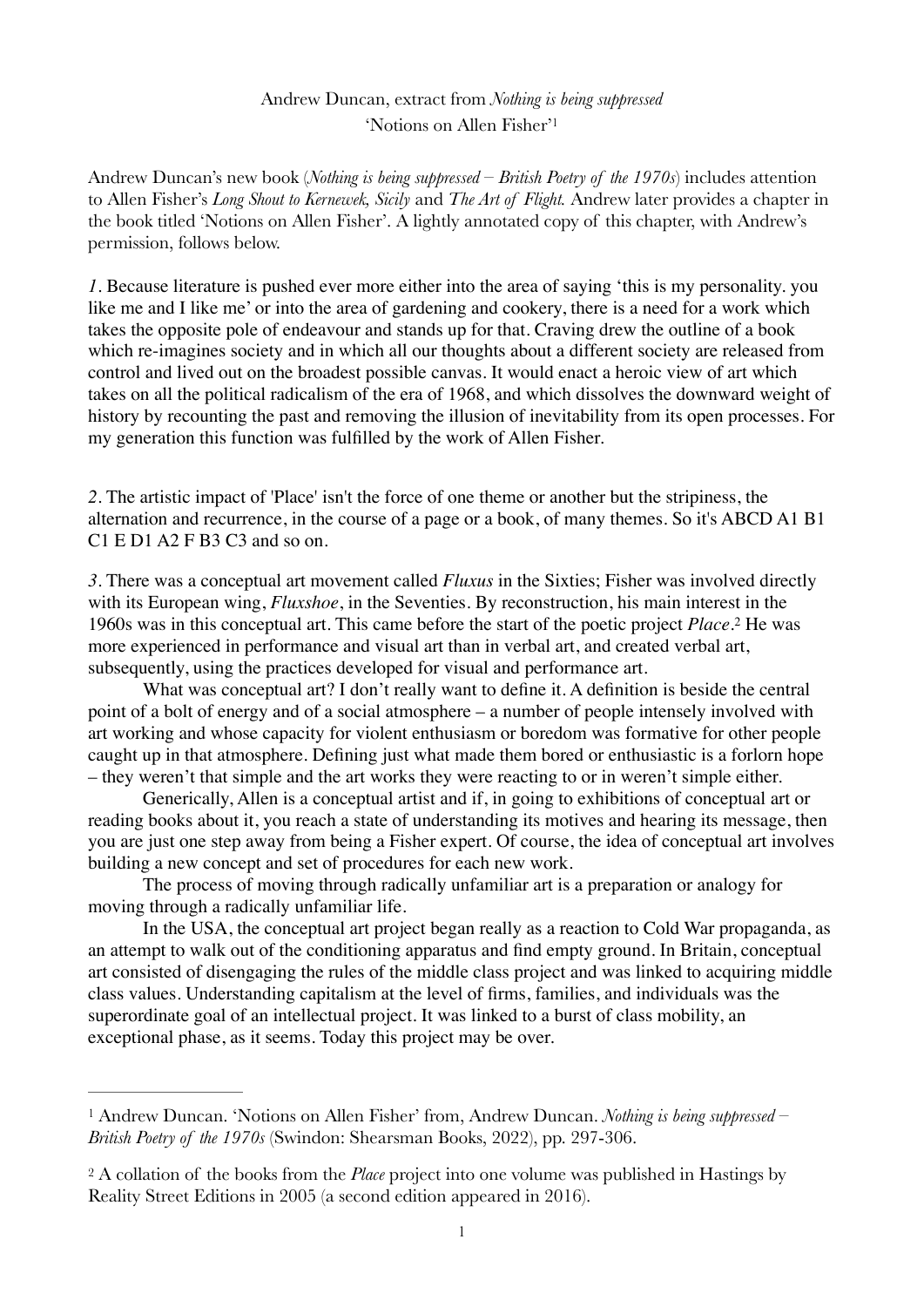There is that strange dream in a Martin Thom poem about simultaneously being the chess player and being the piece on the board. The universities have that strange dual project of teaching students how to criticise society and teaching them how to become middle class adults.

*4.* We can imagine Fisher as beginning with the idea that William Blake was a great writer and cultural leader, and imagining what a writer in around 1970 who was like Blake would do. This included looking for an alternative physics.

The transition from hippie physics to experimentally based physics is one of the major processes causing Fisher's work to change, over decades. The word hippie is important. The notions of a transformation of everyday life and of radical opposition to values implicit in Western capitalism are basic to Allen's work. If you don't grasp that the whole project loses its meaning. His work takes place completely in a countercultural framework and is a form of living differently as part of a shared intent of changing the way we all live.

*5.* We can see all this question asking as being like the Parsifal legend. Someone comes out of the forest where they have lived all their life, having been kept away from society in order to protect them.

In the 1950s and 1960s, a branch of sociology called ethnomethodology tried to uncover the rules governing the generation of behaviour (the methodology) of ordinary people in their own view (this was the 'ethnic' bit) by asking the question 'why are you doing that' endlessly. The classic reply was 'you know I have to do that'. But you don't. There is a reason and you can unbury that reason and utter it. Subjects found this process very stressful.

Poets don't like this process. The answer comes to be, interminably, repeatedly, 'because it makes me sound more attractive'. 'I write poems showing myself taking moral decisions because it makes me sound attractive'. The need to bury the basic decisions is all-powerful. It is hard to switch it off even for five minutes. Fisher wrote poems in which explicit processes replace valuejudgements. While doing this he opened the question of why society behaves in the way it does.

The conceptual art movement did succeed in explaining why society runs the way it does. But the results got buried.

<span id="page-1-3"></span>*6.* One of the two lead sources underlying *Place* is Charles Olson's *Special Theory of History*[.](#page-1-0) The [3](#page-1-0) process we see in the text is Fisher developing away from this stage.

<span id="page-1-5"></span><span id="page-1-4"></span>This can be seen as a tracking of the main line of poetic modernism: Olson was visibly a disciple of Pound and was trying to develop on from him, Pound was visibly connected to Paris in 1914 and the fabled era of modernism. We can set *Gravity* and *Place* in a series of large-scale [4](#page-1-1) modernistworks in which the *Cantos*, *Paterson*, and the *Maximus* poems<sup>[5](#page-1-2)</sup> are also episodes. Fisher writes about Lambeth in reaction to poems about Paterson, New Jersey, and Gloucester, Massachusetts.

<span id="page-1-0"></span><sup>&</sup>lt;sup>[3](#page-1-3)</sup> Charles Olson. *The Special Theory of History* (Berkeley: Oyez, 1970).

<span id="page-1-1"></span><sup>&</sup>lt;sup>[4](#page-1-4)</sup> Allen Fisher. *Gravity as a consequence of shape* (Hastings: Reality Street Editions, 2016).

<span id="page-1-2"></span>Ezra Pound. *The Cantos of Ezra Pound* (New York: New Directions, 1970)*;* William Carlos Williams. [5](#page-1-5) *Patterson* (New York: New Directions, 1963)*;* Charles Olson. *The Maximus Poems* (New York: Jargon/ Corinth Books, London: Cape Golliard Press, 1960) and Olson. *Maximus Poems IV, V, VI* (London: Cape Goliard Press, 1968). [University of California published a complete edition of *The Maximus Poems* in 1985.]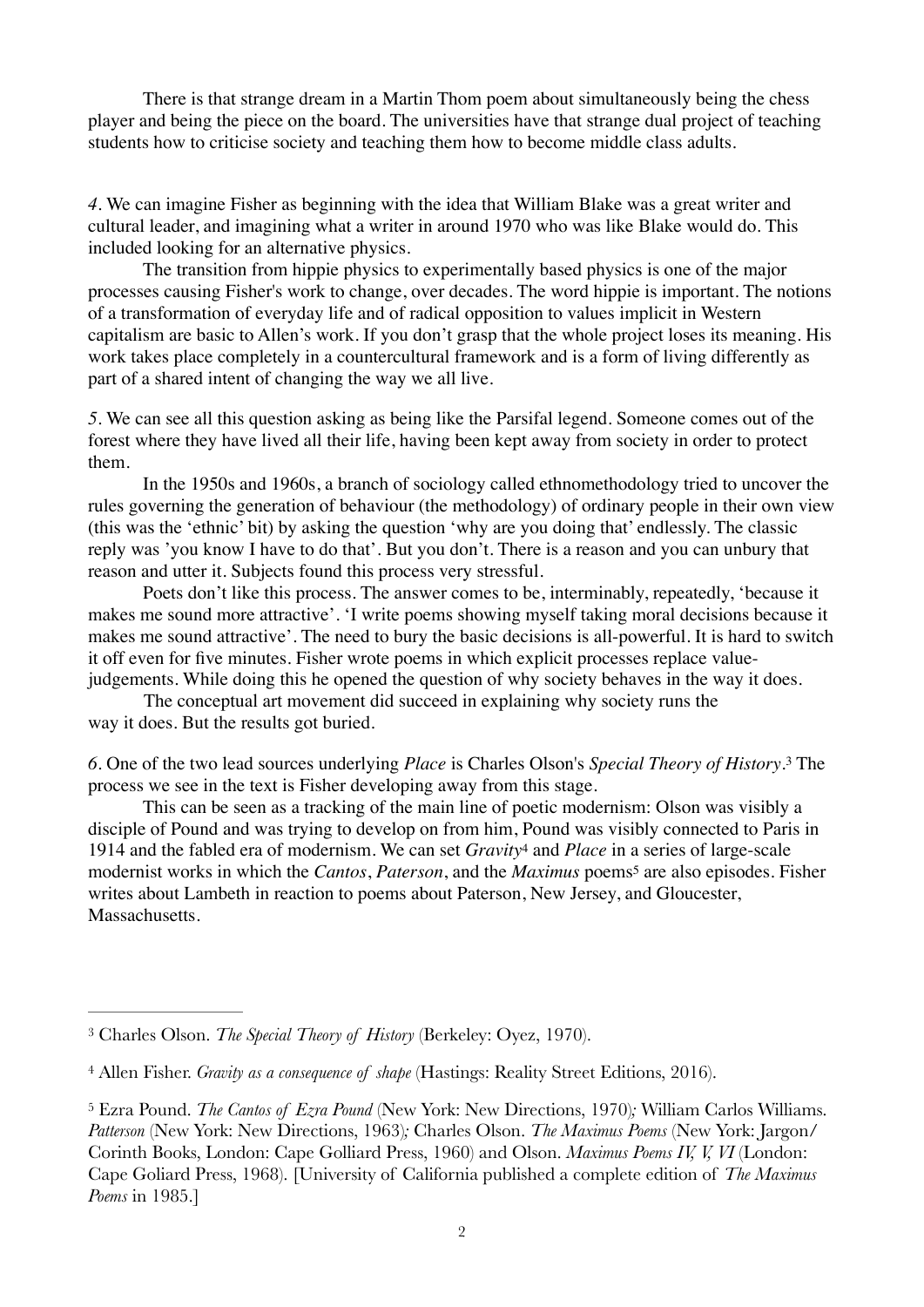<span id="page-2-5"></span>*7.* The other main initial source of 'Place' was Raoul Vaneigem's *The Revolution in Daily Life*.[6](#page-2-0) Instantly, we get the feeling that Olson had written a history of a community and by extension of the whole of the West but had left out class conflict and the political process in general. The Situationist Vaneigem moves the aim of art resolutely back towards the transformation of everyday life. Everything in 'Place' starts with an individual who has a revolutionary attitude: this is the point of departure for the knowledge process.

*Place* reclaims the main line of revolutionary form from the figures who had compromised variously because of affluence, egoism, or even a belief in esoteric science, and combined again with revolutionary politics.

Working out the overlaps or non-overlaps between hippies, counter-culture, Situationism, and New Left is probably key to grasping the state of mind of involved people in say 1968-73, including writers, and including Allen Fisher. We will point to this area without entering it. Surely bringing up facts like Ted Heath winning the 1970 general election does not amount to a refutation of revolutionary theses – as opposed to a setback or detour.

<span id="page-2-6"></span>*8.* Conceptual artists published or made available documentation of the idea behind the works – the concept,in fact. The 'schema' of *Gravity* is in *Ideas of the Culture Dreamed of*.<sup>[7](#page-2-1)</sup> The concept of *Place* is at least partly in *Prosyncel* and various notes in the original publications (now reprinted in *Marvels of Lambeth*)[.8](#page-2-2)

<span id="page-2-8"></span><span id="page-2-7"></span>9.The original cover for *Stane*<sup>[9](#page-2-3)</sup> shows a map of part of London with an inset of a diagram which we find out is a drawing from a photograph of 'the micro-structure of material about to break'. Inside, an account of rick burning by dispossessed day labourers in a rural economy gripped by a crisis in about 1820. All of these images related to damaged fabric. The text also describes the poet's migraine, congestion of blood as a consequence of stress – a function perhaps of social damage in the map of London. Sometimes Fisher likes to line similar things up. Accumulating analogies is one rule for generating the text.

<span id="page-2-9"></span>*[10](#page-2-4).* One principle (in the poems of 'Shorting Out'<sup>10</sup>[\)](#page-2-4) is based on the vitrines made popular by Francis Picabia in the years after the First World War, cases where objects are made into a mysterious new whole by being placed together. Collecting objects by analogy is complemented by a step of grouping objects which are dissimilar and unrelated: disengaging the power of association and freeing it from tradition. Associating is one of the fundamental acts of the mind. Fisher is starting here from objects, as one of the significant components of visual art, and their function as bearers of memory. Arranged in set groups, they instruct us to experience certain memories. But by creating new groupings one can return to the moment when coding is set up and so to a primal freedom.

This departs from the original rule of conceptual art, that is to create visual art which left no objects behind as commodities.

<span id="page-2-0"></span> Raoul Vaneigem. *The Revolution of Everyday Life,* translated by Donald Nicholson-Smith (Practical [6](#page-2-5) Paradise Publications, 1972).

<span id="page-2-1"></span> Allen Fisher. *Ideas of the Culture Dreamed of* (London: Spanner, 1983; republished by Pontypridd: The [7](#page-2-6) Literary Pocket Book, 2016).

<span id="page-2-2"></span> Allen Fisher. *Prosyncel, blueprint* (Notting Hill, London, Canada and New York, 1975); Andrew Duncan (ed.). [8](#page-2-7) Allen Fisher. *The Marvels of Lambeth. Interviews & Statements* (Exeter: Shearsman, 2013).

<span id="page-2-3"></span><sup>[9](#page-2-8)</sup> Allen Fisher. *Stane. Place Book Three* (London: Aloes Books, London, 1977).

<span id="page-2-4"></span><sup>[10](#page-2-9)</sup> Allen Fisher. 'Shorting Out' in *Poetry for Schools* (London: Aloes Books,1980, issued 1982; reprinted in Allen Fisher, Bill Griffiths and Brian Catling. *Future Exiles* (London: Paladin, 1992).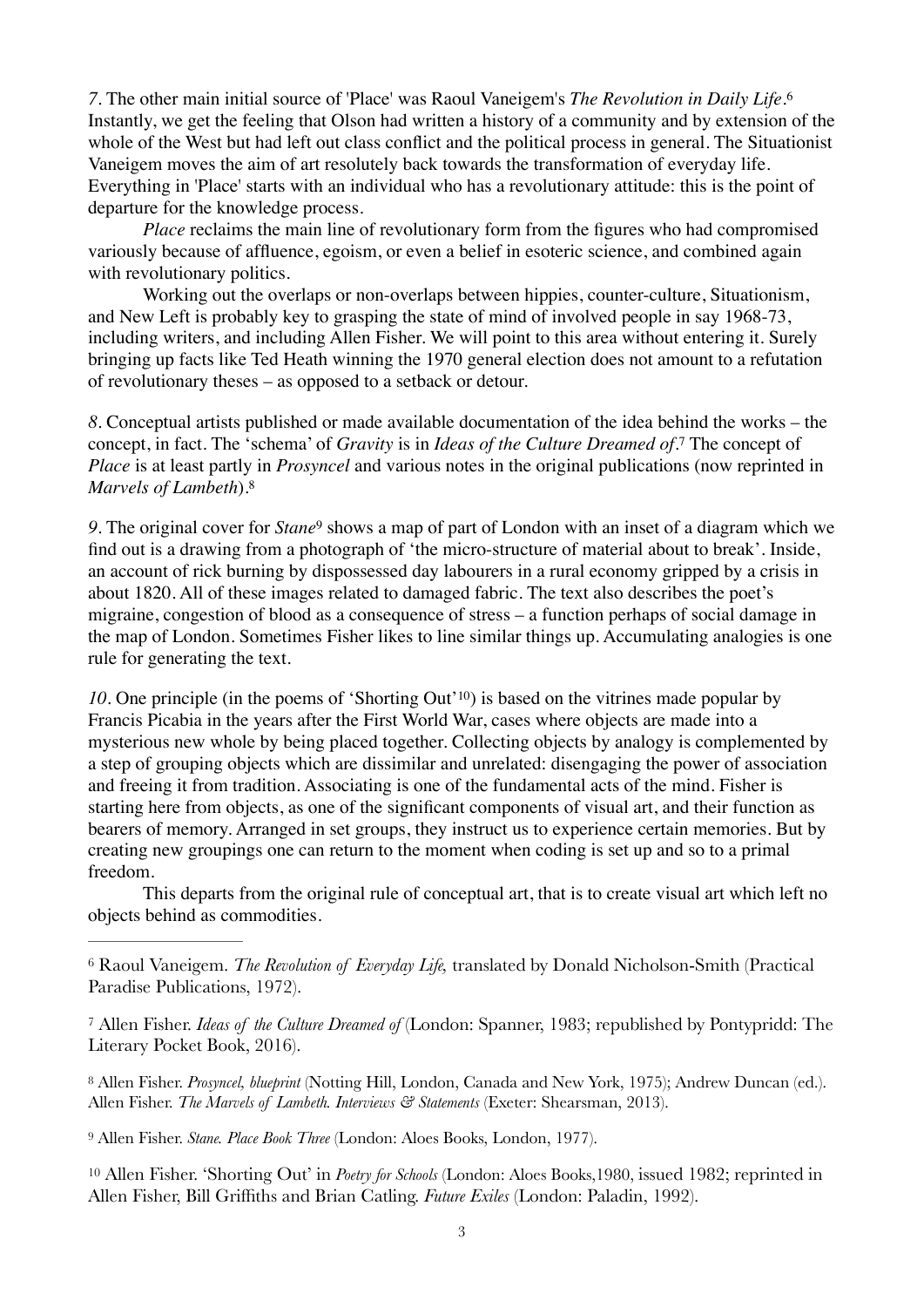*11.* There are 'rules' for constructing a volume of verse. Fisher's ideas involve a shape of the imaginary surface on which the poem is written and a variety of transforms, bending, reconnection, distortion, etc. applied to the surface and so to the poem. The tomb of Bishop Elphinstone in Aberdeen has a poem on it written in Classical Gaelic (although composed in the early 20th C) which begins and ends with the same word (*lige*), an old practice known as *dunadh* or 'closing'. (A better translation might be *joining* – so castle is *dun* because the walls run right round and join.) Fisher sees the poem as a physical shape on an imaginary object.

If you look at the development of writing, at the spirals, ribbons, etc. on which very early inscriptions run, it emerges that a set-up in which the containing space is a rectangle, lines are all straight, all letters are the same size and colour, the page has straight sides and is always the same size, is the most monotonous and schematic of all possible patterns. The variation of form became sharply reduced in the Iron Age – from roughly 300 BCE. Writing became bound to an imaginary grid, homogeneous and universal. The realm of scrawl and spiral survived in the service of magic.

<span id="page-3-1"></span>*Spanner* is a theoretical magazine which has always explored the suppressed variants at every level of the production of sound and written sound. Allen is the editor. *Spanner* represents the core of theoretical activity in an English poetry scene where most poets refuse theory. Related to this is the sound work *Art of Flight* (there is a tape version of this) which starts out, obviously, from the idea that reproducing a single voice with fidelity to its accidentally present sound characteristics is not compulsory.<sup>[11](#page-3-0)</sup> The Art of Flight disassembles the idea of attention by positing the idea of a space in which meaning is three-dimensional and distributed universally. Consciousness shows up as a line in a world made of volumes. Momentary flooding gives us the idea of a border which seals consciousness off from unconsciousness – where clarity and suppression are inextricably related. The idea of erasing that line invokes subversion, infinity, transcendence.

*12.* 'Gravity' has a title which starts out with an invisible truth: a body which has its centre of gravity at the centre of an imaginary sphere has 'down' and gravity, whereas a body of the same mass arranged in a different way would not have a centre of attraction at its centre. The earth really is a near-sphere – but *n* variant arrangements of mass can be imagined and modelled. The title detourns a familiar sentence, that the shape of an organism is the consequence of gravity. This is an example of detourning as an aesthetic gesture: the loss of an owned concept as the moment of liberation – the step into an unknown territory.

Society has a certain shape because we imagine what we are familiar with. Someone could write a long poem whose theme was to re-imagine the social process.

Fisher was impressed, early on, by research disengaging numerical patterns as part of the rules by which *The Faerie Queene* was written. Such patterns recur throughout his work – though not based on the movement of constellations and seasons, as in Spenser.

*13.* The process preceding the written text of Fisher's work is one of conceptual interrogation. The text describes the answers and so points back to the questions – which were the structural principle of the work, we can say. It would be pointless to look at this interrogation without emphasizing the process hidden within it, of moving from 'why is it like this' to 'whose interests does this arrangement serve' and 'how can we arrange it to better serve the interests of every other living

<span id="page-3-0"></span><sup>&</sup>lt;sup>[11](#page-3-1)</sup> Allen Fisher. *The Art of Flight* in *Paxton's Beacon* (Todmorden, Lancs.: Arc Publications, 1976; Allen Fisher. *The Art of Flight* and *Blood Bone Brain,* extracts from performances and studio recordings*,* Typical Characteristics cassette, 1982). An excerpt from *The Art of Flight*, recorded by Chris Carter at the COUM/ THROBBING GRISTLE STUDIOS in 1976, and originally issued on cassette by Balsam Flex, on the British Library site. [https://blogs.bl.uk/sound-and-vision/2015/04/probably-not-on-spotify-balsam-flex](https://blogs.bl.uk/sound-and-vision/2015/04/probably-not-on-spotify-balsam-flex-cassettes.html)[cassettes.html](https://blogs.bl.uk/sound-and-vision/2015/04/probably-not-on-spotify-balsam-flex-cassettes.html) (This is section eight, titled: 'End of middle and last section of *THE ART OF FLIGHT VI*, three into four voices, phase shifted'.)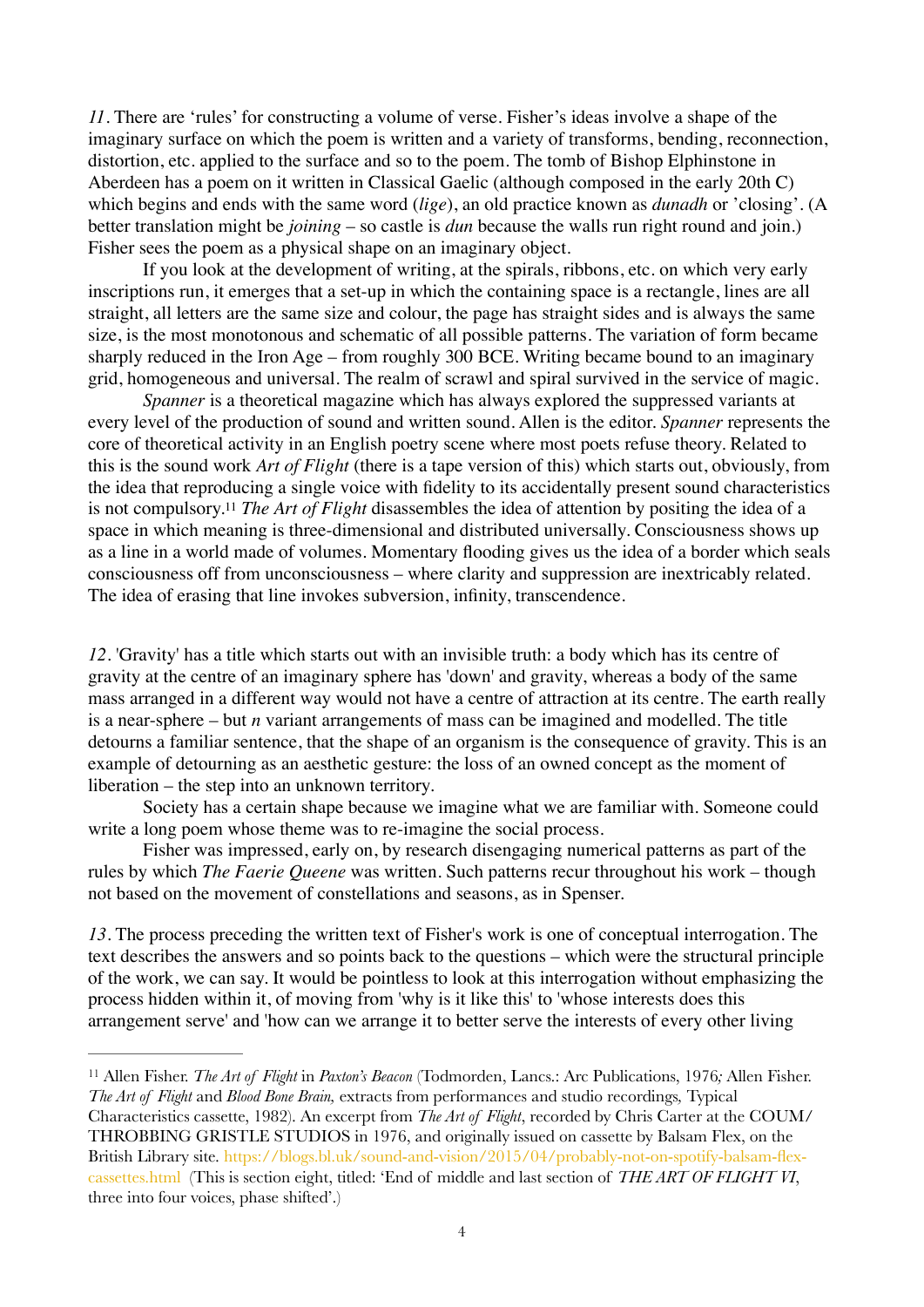human being'. The initial challenge to arranging a text in regular characters in regular lines on an exactly quadrilateral page is part of a project for overthrowing the ruling class. The ruling class relies on acquired attitudes and it is the people who shed those acquired attitudes who will change society. The point of codifying processes in conceptual art was also and from the very start an attempt to expose and make conscious patterns sunk into the unconscious of society and economy. Recovering how we acquired the rules of capitalist society demonstrates how we could acquire the rules of a completely different society.

*14.* The exceptional feature of Fisher's work is after all the scale of the structures. The initial questions displace or suppress an area of acquired knowledge, creating a gap. The course of the work is to fill this gap by answering the questions. This involves a movement in depth which makes the domestic lyric poem seem quite trivial. The small-scale structure of the poetry has to be light enough so that when huge quantities of it are built into an architectonic structure it does not put unbearable stresses on the individual parts. To put this another way: the exercise of those stresses has pressed the local design into the pattern, rigorous and buoyant, which it actually possesses.

A Fisher reader has to anthologise the large-scale structures – the ones which represent themselves at actual size.

<span id="page-4-1"></span>*15.* A good deal of Fisher's work involves evaluating objects. His approach is more like art history thanliterary criticism. The piece in *Unpolished Mirrors* ('Morale Confusion')<sup>[12](#page-4-0)</sup> on a decorated ceiling is a good example of this: "Spurt of Juno's milk into night sky/ silver coins/ Milky Way in idealised universe//visible equinoctial colure/ celestial north south connected/ uninterrupted broad Watling Street/ intersecting eclipses' field/ equatorial crossroads/ axes uniting galactic avenues/ centring noble embraces". He lacks the background of classroom literary criticism in which most English poets developed their idea of the poem and what its limits are. Gazing at the means of traditional poetry so intently made it impossible for people to see that poetry could have quite other *ends*.

I think we have to say that a great deal of poetry written in England in the late 20th C is very similar. Also that, after the first 15,000 pages or so of this English standard, the effects are convergent, converging specifically on losing any effect at all.

Language is built on norms. A phoneme is a statistical norm, and pronouncing the sound short a in an eccentric way hinders understanding. Words have conventional sound shapes and conventional values. But we can doubt that this normality was equally good when it was applied to the construction of poems and the presentation of the self speaking them. Talking in a certain way signalled, rather accurately, that the speaker was educated and belonged to a certain social spectrum. At maximum the operation of literature was to signal the presence of someone bearing certain forms of prestige – a photograph of someone recognisable. People were led to discount the value of this proposed good by the observation that it went along with apathy and unwillingness to carry out more energetic operations such as dealing with the *unknown*. The more the writer and engaged readers desired the educated or insider role, the less interest they had in anything else. The present of the text was squeezed out by the past of acquired and licensed knowledge. The self was reduced to the boundaries of a social role. We can see this question of convergence as a mathematical problem – in which the information value of new texts slowly sinks to zero and is replaced by recognition and recurrence.

At some boundary in artistic space there is a shift whereby predictability ceases to be a source of clarity and starts to be a source of dullness and dankness. The exact location of this boundary is of great interest.

<span id="page-4-0"></span><sup>&</sup>lt;sup>[12](#page-4-1)</sup> Allen Fisher. *Unpolished Mirrors* (London: Spanner, serial format 1979-80, collated edition 1981; republished in *PLACE,* 2005), pp. 352-353.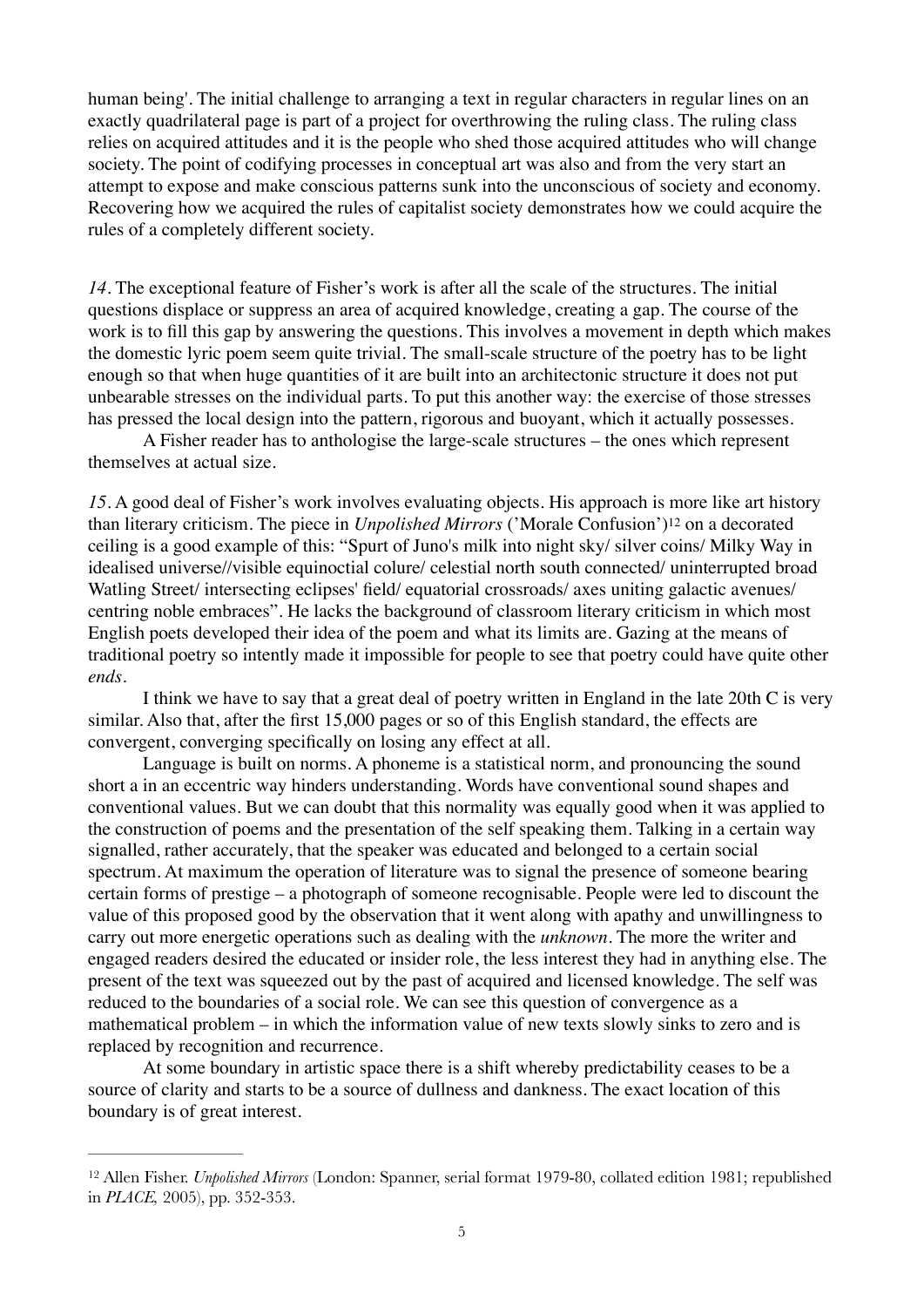16. In part 4 of *Place* we hear an 18th century story set in a wood in Lambeth (Norwood) where a man, Samuel Matthews, eccentric and possibly with learning difficulties of some kind, lives alone in a hut in the wood and makes a living by gardening. Matthews has cognitive difficulties; the story is told in his language, incomplete but expressive, retained as an act of respect to him. It tells that the owners of the wood had an argument with him about the right to firewood: 'And College Warden come/ ask how I dare to sell wood/ I don' know it is your wood'. (That is, Dulwich College.) A few years later, in 1802, he was murdered, possibly by people who thought he had money. This is a point where Fisher overlaps with a wider area of English writing, because we can imagine quite a few writers telling this story. It is there because it is part of the history of Lambeth, which is the overarching subject of *Place*, but it is also thematic because it is a degree zero: it shows how someone can live as a drop-out, in a hut of furze and branches, and almost outside the exchange system. It is a fable about how space becomes property: the wanderer has no notion that the land on which he lives also belongs to someone. The whole history of appropriation is profoundly unequal and is threadbare in its claim to be consensual. It is fundamental to the recorded and hoarded knowledge of society, and the project of acquiring great knowledge is threatened by the possibility of excessively internalising, in doing so, the ascriptions of property and the rights of the powerful. The theme of *Place* is also how artificial divisions of time bind people into acquired patterns of anxiety, energy, and exhaustion; and how artificial divisions of space bind people into rigid patterns of movement. Through all the detail we glimpse a pristine and blank field underlying everything, something infinitely permissive, boundless, undamaged. Another story in *Place* is that of Roger Pike (parts 42 and 44), confined in a home as a child perhaps around 1820:

Roger Pike 'housed' in Elder Road for breaking church music misspelling 'guard'

'Clean up the centre... 'Sugar dust the page ... 'Move out the feeble...

<span id="page-5-1"></span>Herbert Spencer, Malthus, Cyril Burt Rockefeller debudding minor blooms in the rosar[y13](#page-5-0)

– seen as a victim of classification – humans bound into rigid patterns as objects of knowledge just as property titles bind the originally blank land into plots. Roger was placed in the House of Industry for the Infant Poor in Elder Road. The thinkers named were fans of eugenics, the restriction of births, the hereditary nature of intelligence.

*17.* Mainstream poetry has been reformed. The old middle class has become less fanatical about the boundaries of its territory. Yet a work like *Gravity* is as divergent from the literary norms of 2012 as it was when being designed around 1981. It gives us a vision of what poetry is by denying the rules, which are exposed as we remember, in this wholly new, wholly designed, linguistic space, what they were. Through *ostranenie* (making strange) we detect the rules of literary endeavour – as a preliminary to uncovering the rules by which society is composed. In this outside, we see the negative outline of the mainstream; the edge of what always presents itself as inevitable.

*18.* An alternative to lyric, the biography of sentiments, is constructivism. In this, rather than reproducing situations from ordinary experience, the artist creates situations from constructed rules and then reacts to the unexpected circumstances brought about by the hidden possibilities of those rules. Fisher's theme might be said to be the power of rules to generate the unforeseen, and the

<span id="page-5-0"></span><sup>&</sup>lt;sup>[13](#page-5-1)</sup> Allen Fisher. *Place* (Hastings: Reality Street Editions, 2005), p. 243.